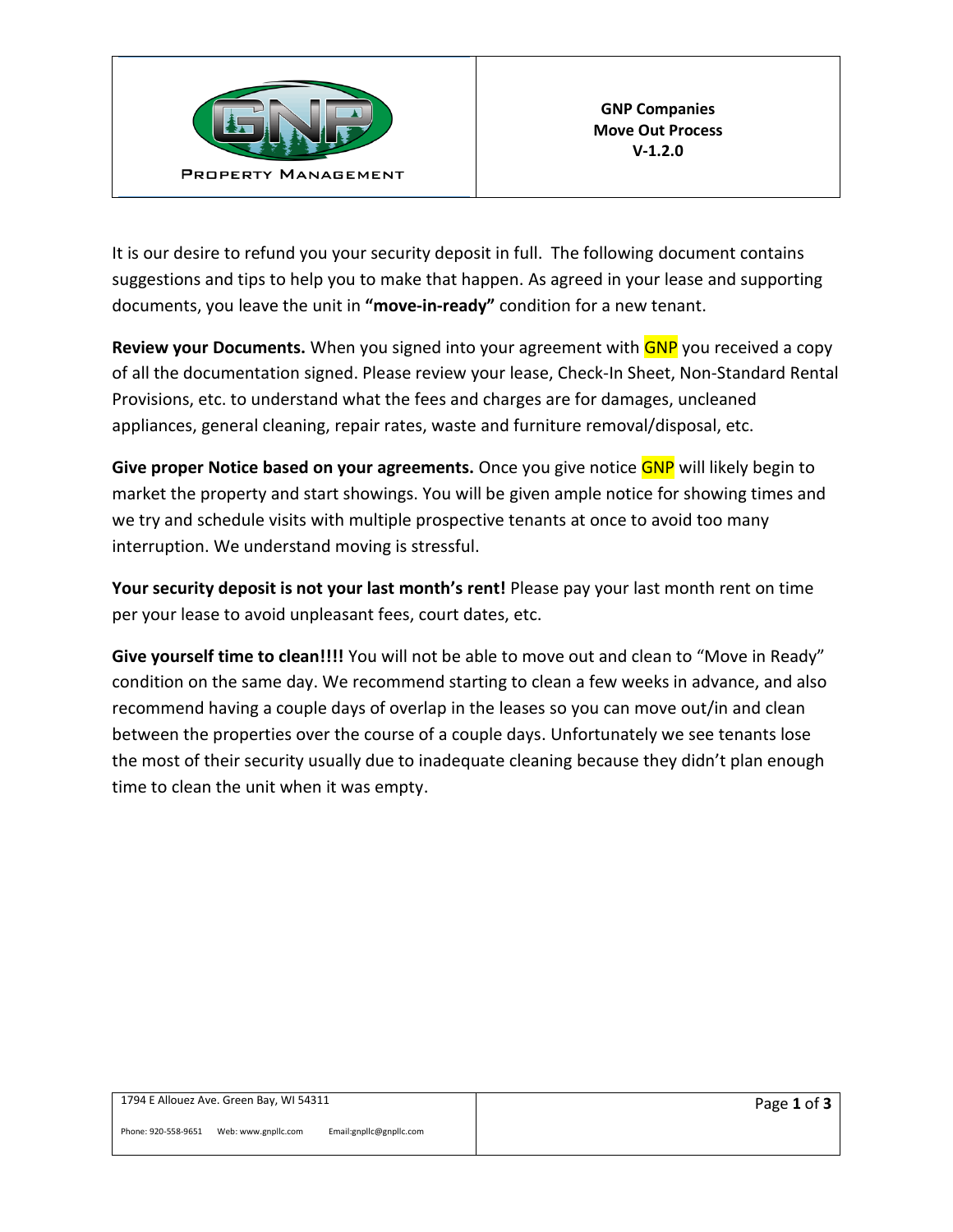

## **After you are completely moved out:**

- Notify GNP that you have finished cleaning and moved out
	- o Notify how and where you will be leaving Keys
- Request final walkthrough if desired
- Make sure we have your forwarding address to send Security deposit
- Set up forwarding your mail with the USPS to your new address, it's a simple form that can even be done online.
- GNP Security Deposit procedure:
	- o By state statute Landlords have **21 days** from your last day of your lease to inspect the unit and send you a "Security Deposit Transmittal Form" with your security deposit minus any charges.
	- $\circ$  GNP will inspect the property and refer to your check in sheet, lease agreement, non-standard rental provisions, and determine if there are any charges to be withheld from your security deposit.
	- o "The Security Deposit Transmittal Form" will Lists any charges and reasons for them against your security deposit, and the remaining security deposit, or in some cases the amount due after security deposit.
	- $\circ$  Along with the form will be the remaining security deposits, or an invoice if there are damages in excess of what you put down as a security deposit.

GNP will move the **Utility Bills** (WPS, Water, etc.) out of your name the end of your contractual date of residency. You are responsible for your utility charges even if you move out early. Please let us handle the transfer as it is often complicated by landlords and tenants calling with conflicting information, or just WPS or Water Utility billing errors. We watch this very closely for accuracy.

It is GNP's policy to pursue damages in excess of the security deposit. This will include filing in small claims court. We all would like to avoid this. If you end up in Small Claims Court it will become public record and look bad to future landlords. Judgements will be sent to collections and will also hurt your credit, wages can be garnished, etc.

Phone: 920-558-9651 Web: www.gnpllc.com Email:gnpllc@gnpllc.com